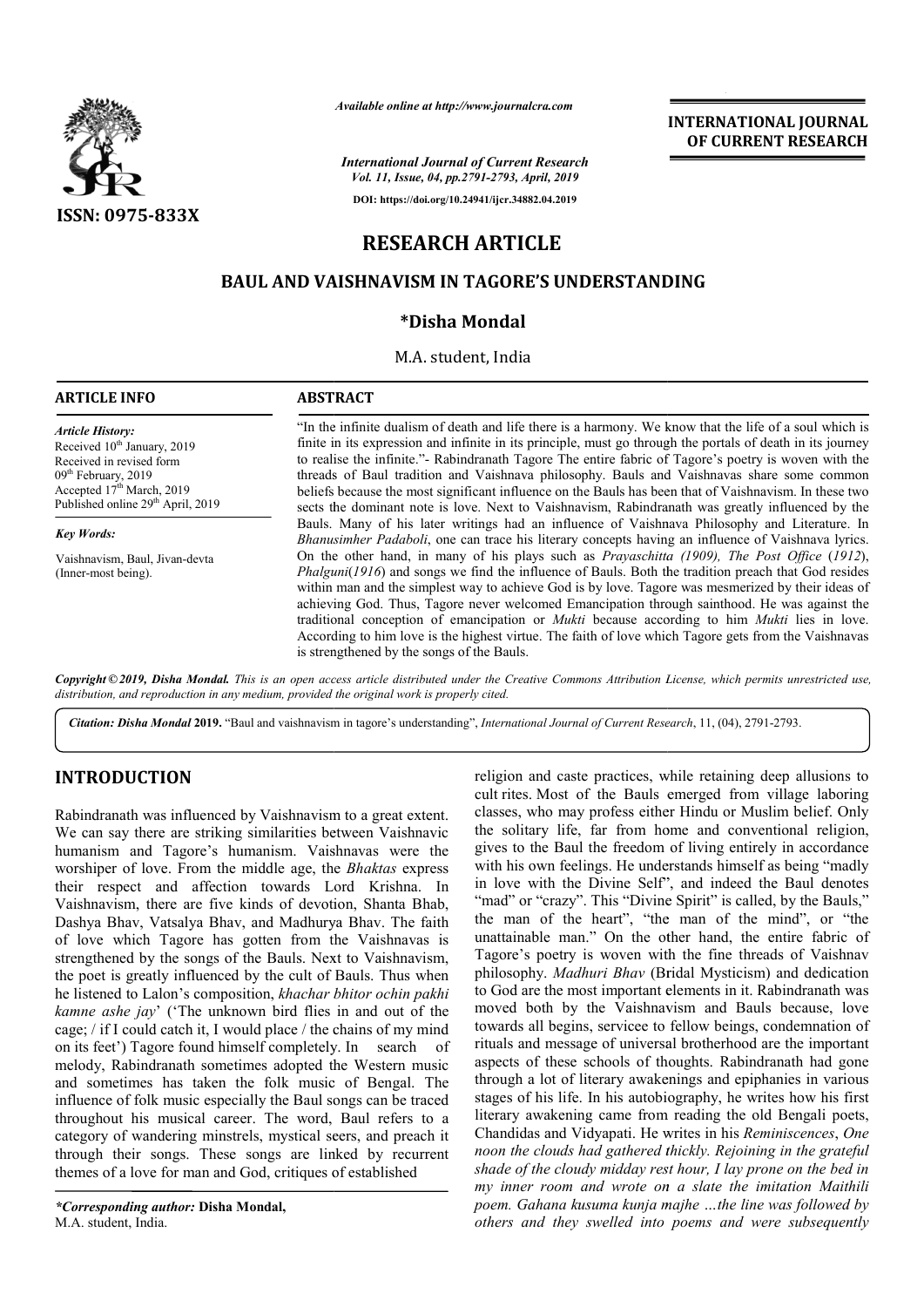### *published in the magazine Bharati under the title of Bhanu Siher Padabali.*

Tagore was introduced with Vaishnavism in his childhood and when he was in his thirties he came in touch with the Bauls. The simplicity of the Bauls and their songs had mesmerized Rabindranath. His exposure to the Bouls deepened at Silaidaha, where he had come into contact with Gagan Harkara.

So, it seems that Rabindranath was mesmerised by Bauls and Vaishnavism because in both we get the glimpse of the Infinite in the person whom we love. In all love relation the Vaismnavas and the Bauls tried to feel God. In the magazine, *Sadhana*, he has described God as the Supreme lover and the union between human soul and divine can be possible by love according to him. Thus once he wrote, *Bairagya sadhane mukti se amar noi/ Ashankhya bandhan majhe mahanandamoy lovibo/ Muktir sad (*Emancipation is never welcomed through sainthood. Domestic shackles and responsibilities are there to enjoy the taste of freedom).

Actually, Tagore feels that the simplest and easiest way to react God is by love. Love is the highest virtue. The soul of men will feel most desperate, if he does not meet God. Man is a form of the divine and therefore we must have love towards all human beings. Tagore's love for God includes love for everything, which He has created. Poet vehemently says that if one is indifferent and hostile to the service and welfare of human beings and other living creatures, he can not attain God. In 'Fruit Gathering' he says:

*God is not in the king's temple even though twenty millions of gold went to the making of that marvel of art and it was consecrated to God with costly rites, for the temple was built in the year when thousands of people whose houses have been burned stood vainly asking for help at his door.* So both in *Mukti* and *Fruit Gathering* we can trace both Vaishnava philosophy and the philosophy of Bauls.

For Tagore, the truth of man's life is in realizing the eternal in love-in complete union with the supreme, so, man's journey is for the union with the eternal and Tagore has given more importance to this *Abhisara (quest for the beloved)* than to the conception of *Union*. For him to walk on this path is to get the divine lover. This idea of Abhisara come from Vaishnavism and predominant theme of his poetry. In one of the poems of *Gitanjal*i (Songs offerings) Tagore thus writes *Aj jhorer rate tomar avisar / paran sakha bandhu he amar (Art thou abroad on this stormy night on thy journey of love, my friend?)*

During the stay in Shilaidaha(1891-1901), he became increasingly aware of being part of an intrinsic yet unconscious creative process which was drawing out his artistic potential almost inadvertently, leading to his evolution and growth. There seemed to be an energy source within him putting words to his deepest thought and composing melodies for his songs, making him its involuntary voice. *Who are you in the deep recesses of my inner being?*- he asks in a celebrated song. He goes on to answer: *You are my consciousness and my pain, stirred by an inspired touch.* Tagore wrote in a song that dormant in his life's veena was a melody of nectar, which had no words, rhythm or embellishment. He was being driven in a particular direction and led from "being" to "becoming". He explained in a song:

*That is what I seek---I seek most---*

*It has never been my concern that my quest will ever over-- -…"*

Rabindranath felt truly blessed to find himself in the midst of life that surged around in the skies, the sun and stars and the earth. He felt connect with cosmic creation which seemed to find a resonance in the blood coursing through his veins. In a song he exclaims:

*The sun and star-studded skies- a world throbbing with life. In the midst of which have I found my place.*

A sense of freedom was predominant in Tagore's mind in this period which is similar to the Bauls. They do not have any kind of bonding with this *sangsara (world).* They are engrossed in their worship of the unattainable God , "the man of our heart". They preach of liberty through their songs. Tagore was influenced by their philosophy of freedom. His freedom would come not through an ascetic withdrawal but through engagement with the world's delights through the senses. He sang:

### *My freedom lies in the dust of earth, in the blades of grass Beyond the pale of body and mind*

The same spirit that suffuses and rules the universe, seemed to dwell within Tagore, guiding his life and work. There was a communion between the infinite forces and its expression in the finite forces and its expression in the finite form of man. *Within limits you remain limitless,* he sang, *and that is why your expression within me is so melodious*. The concept was in consonance with the Upanishadic ideal of God-in-man, the equation between the larger life force or the *paramatma* and the individual or the *jivatma,---* each complementing the other in a rich eternal dialogue.

Tagore gave a name to this original poet within, the life force of his deep recesses, which found expression in his poetry and songs. He called it his *Jeevan devata*- or God of Life. Rabindranath told E.J. Thompson, *When the jeevan devata idea come to me I felt an overwhelming joy -it seemed a discovery, new with me -in this deepest self seeking expression. I wished to sink into it, to give myself up wholly in it…*

The relationship that Tagore saw between himself and his *jeevan devata* was one of friendship, of bantering, where there was a mutual dependence. Tagore was surprised to find a resonance to this philosophy in the songs of the Bauls that he encountered during his stay in Silaidaha.

Tagore realized that the Baul's *Man of my heart* (moner manush) was no different from his *jeevan devata*. The "inner voice" they regarded not with fear or reverence but with ease. The Baul's message of love was inclusive and did not recognize sectarian divisions of religion and so there were Bauls among Hindus and Muslims. Playing a one-stringed musical instrument called ektara the Bauls sing and dance in frenzy. So inspired was Tagore by Baul music that he drew on its musical and rhythmic simplicity, earthy wisdom and poetic quality while composing many of his songs. In one such song Tagore asks

*Little Fireflies, with what abandon have you spread your two wings!*